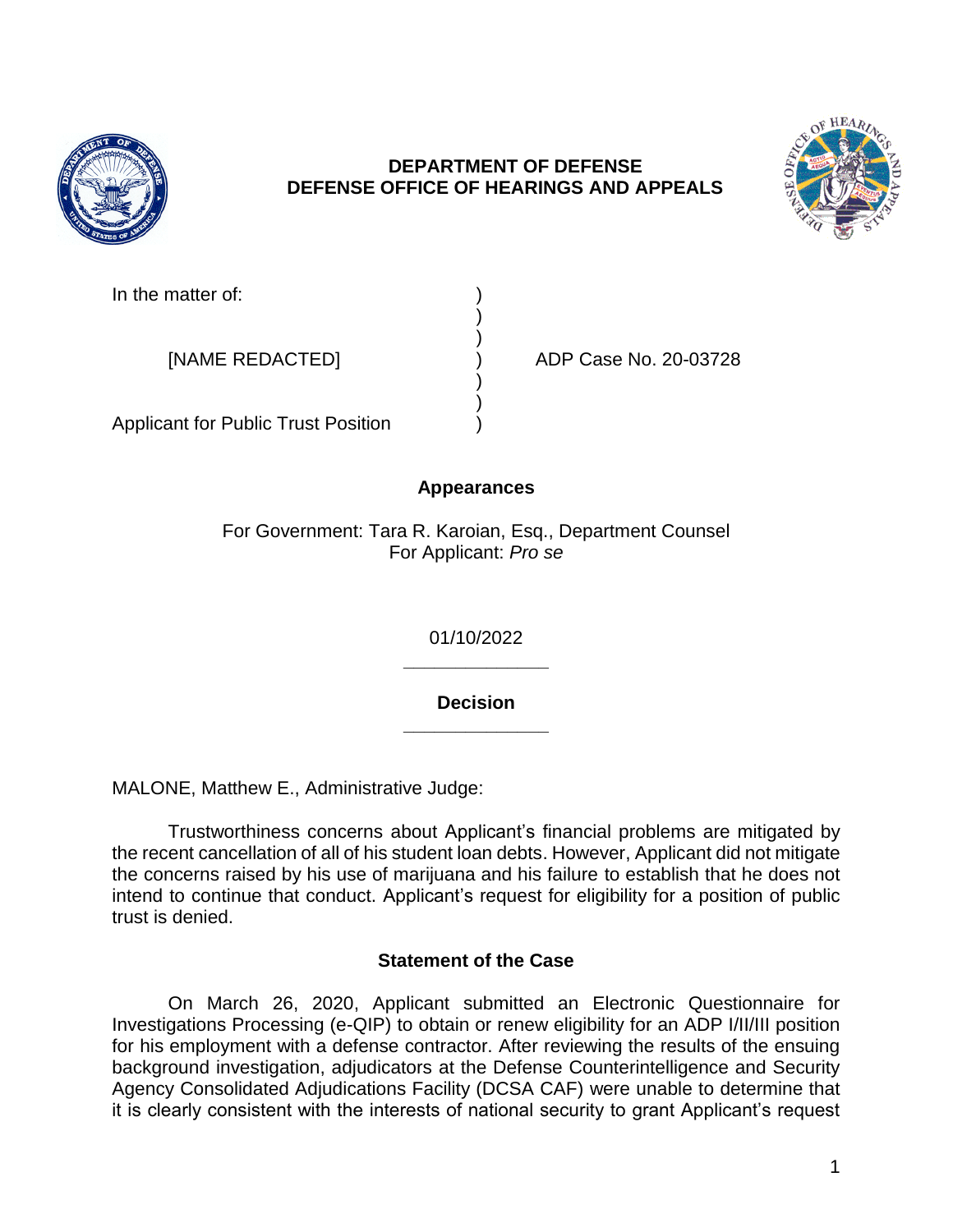for a position of trust, as required by Security Executive Agent Directive (SEAD) 4, Section E.4, and by DOD Directive 5220.6, as amended (Directive), Section 4.2.

 (SOR) presenting trustworthiness concerns addressed through the adjudicative guidelines (AG) for financial considerations (Guideline F) and drug involvement (Guideline H). The adjudicative guidelines applied by adjudicators were issued by the Director of National Intelligence on December 10, 2016, to be effective for all On January 25, 2021, the DCSA CAF issued Applicant a Statement of Reasons adjudications on or after June 8, 2017.

 On January 29, 2021, Applicant responded to the SOR (Answer) and requested a decision without a hearing. On August 31, 2021, as provided for by paragraph E3.1.7 of the Directive, Department Counsel for the Defense Office of Hearings and Appeals (DOHA) issued to Applicant a File of Relevant Material (FORM). The FORM contains seven documents (Items  $1 - 7$ ) on which the Government relies to support the factual allegations in the SOR. Applicant received the FORM on September 27, 2021, and was informed he had 30 days from the date of receipt to object to the use of the information included in the FORM and to submit additional information in response to the FORM.

 Applicant timely responded to the FORM (FORM Response). The record closed on October 18, 2021. No objections have been raised to the admission of any of the information proffered herein. I received this case for decision on December 2, 2021.

### **Findings of Fact**

 delinquent student loans (SOR 1.a – 1.f), and \$416 for three delinquent medical accounts (SOR 1.g – 1.i). Under Guideline H, the Government alleged that in October 2017, Applicant was arrested and charged with possession of drug paraphernalia (SOR 2.a); and that he used marijuana between July 2018 and March 2020 (SOR 2.b). (FORM, Item Under Guideline F, the Government alleged that Applicant owed \$28,955 for six 1)

 In response to the SOR, Applicant admitted, with explanations, each of the allegations. After reviewing the Government's information and Applicant's submissions in response to the SOR and the FORM, I make the following findings of fact.

 Applicant is a 32-year-old employee of a company contracted with the federal government to perform duties in support of governmental functions that use and safeguard personally identifiable information (PII). Applicant attended a nationally known technical institute between February 2012 and June 2014, when he received an associate's degree. To fund the tuition for his studies, Applicant obtained the student loans addressed in SOR 1.a – 1.f. The school he attended was later found to have engaged in fraudulent practices that enticed students to borrow too much money for their education. (FORM, Items 3 and 7)

 In 2016, the school filed for Chapter 7 bankruptcy and went out of business. Applicant, aware of lawsuits against the school, thought he did not have to repay the loans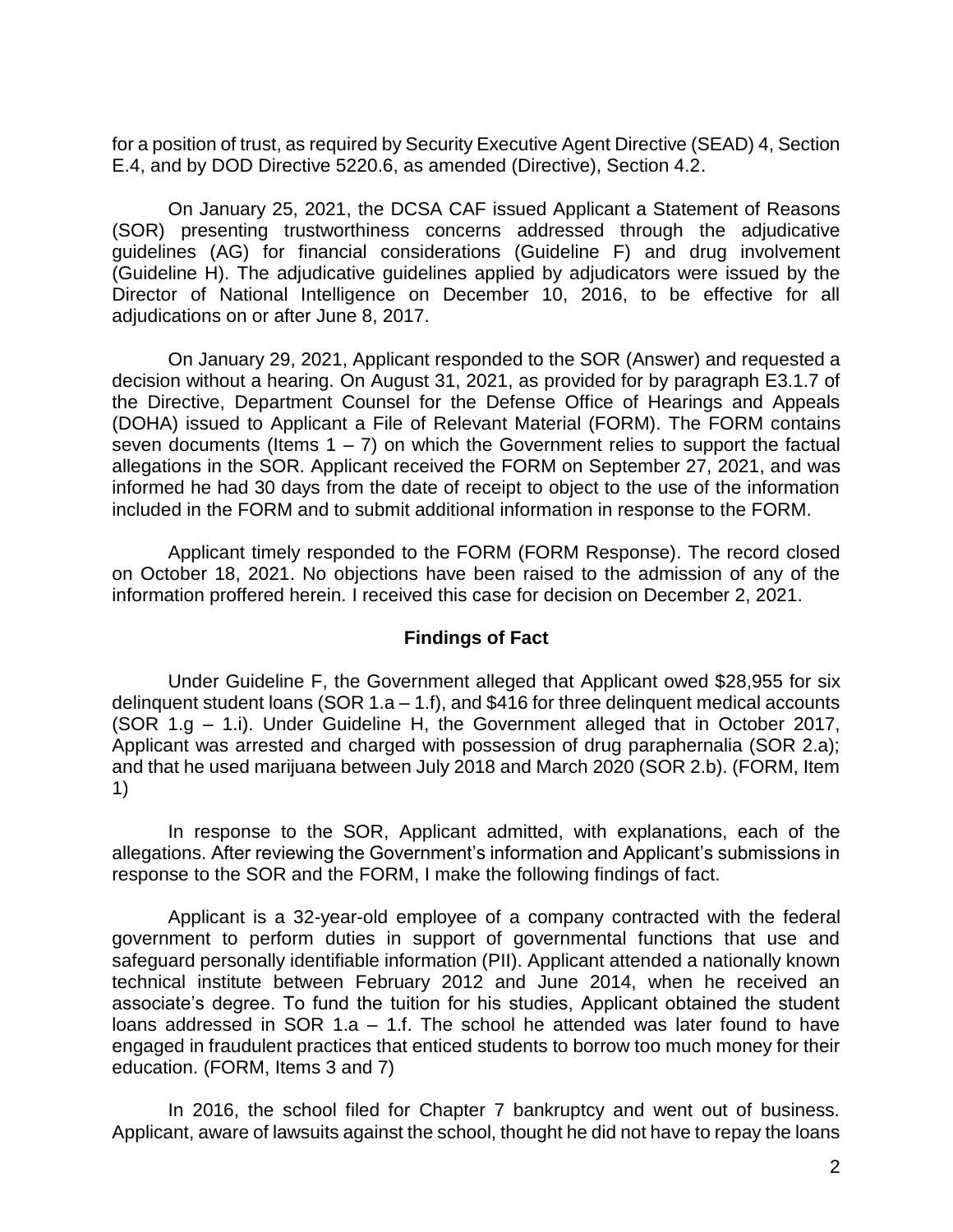and they went into default in 2019. In August 2021, the U.S. Department of Education established a program of debt forgiveness for students of that school. On September 10, 2021, he was notified that his student loans had been forgiven. Those accounts do not appear on the most recent credit report available. SOR 1.a – 1.f are resolved for Applicant. (Response to Form; FORM, Items  $3 - 7$ )

 SOR 1.g – 1.i are three medical debts totaling \$416 Applicant incurred during periods of unemployment or under employment. He claims he has repaid those debts, but he has not supported his claims with any corroborating information. Those debts do not appear on the most recent credit report, and they comprise less than one percent of the total debt alleged in the SOR. As the only remaining debts at issue, they do not present a disqualifying trustworthiness concern. SOR 1.g – 1.i are resolved for Applicant. (Response to FORM; FORM, Items 4, 5 and 7)

 Applicant disclosed in his e-QIP that has used marijuana with varying frequency starting in 2018. However, during a personal subject interview (PSI) with a government investigator in June 2020, he disclosed that he first used marijuana as often as daily starting in 2007, when he was in high school. His last documented use of marijuana at the time he applied for a position of trust was in March 2020, after he had been employed as a defense contractor for almost two years. A plain reading of the summary of his June 2020 PSI suggests that he continued to use marijuana after he submitted his e-QIP. In October 2017, during a search incident to a traffic stop, he was arrested and charged with possession of drug paraphernalia, to wit, a small pipe used to smoke marijuana. The charge was later dismissed. (FORM, Items 2, 3, 6 and 7)

 Applicant occasionally uses marijuana in the privacy of his own home so that he can relax. Marijuana also has a positive effect on his (unspecified) medical problems. As to whether he will continue to use marijuana, he states that he would stop using the drug if he were granted eligibility for a position of trust. In support of his marijuana use, he also refers to the decriminalization of marijuana where he lives and the increasing instances of marijuana decriminalization nationwide. (FORM, Items 2, 3 and 7)

 *Sua sponte*, I take administrative notice of the fact that marijuana is a Schedule I controlled substance, the use and possession of which is a criminal violation of federal law. Guidance issued by the Office of the Assistant Secretary of Defense (OASD) in February 2013 makes clear that changes in the laws pertaining to marijuana by the various states, territories, and the District of Columbia do not alter the current National Security Adjudicative Guidelines. Because federal law supersedes state laws on this issue, Applicant's use of marijuana, regardless of location or medical justification in his state of residence, is illegal. Further, illegal drug use is prohibited in all federal workplaces and on all military installations by civilian federal employees and by persons employed for work on federal contracts.

#### **Policies**

 Eligibility for a position of public trust must be based on a determination that it is "clearly consistent with the interests of national security" to do grant such access. Each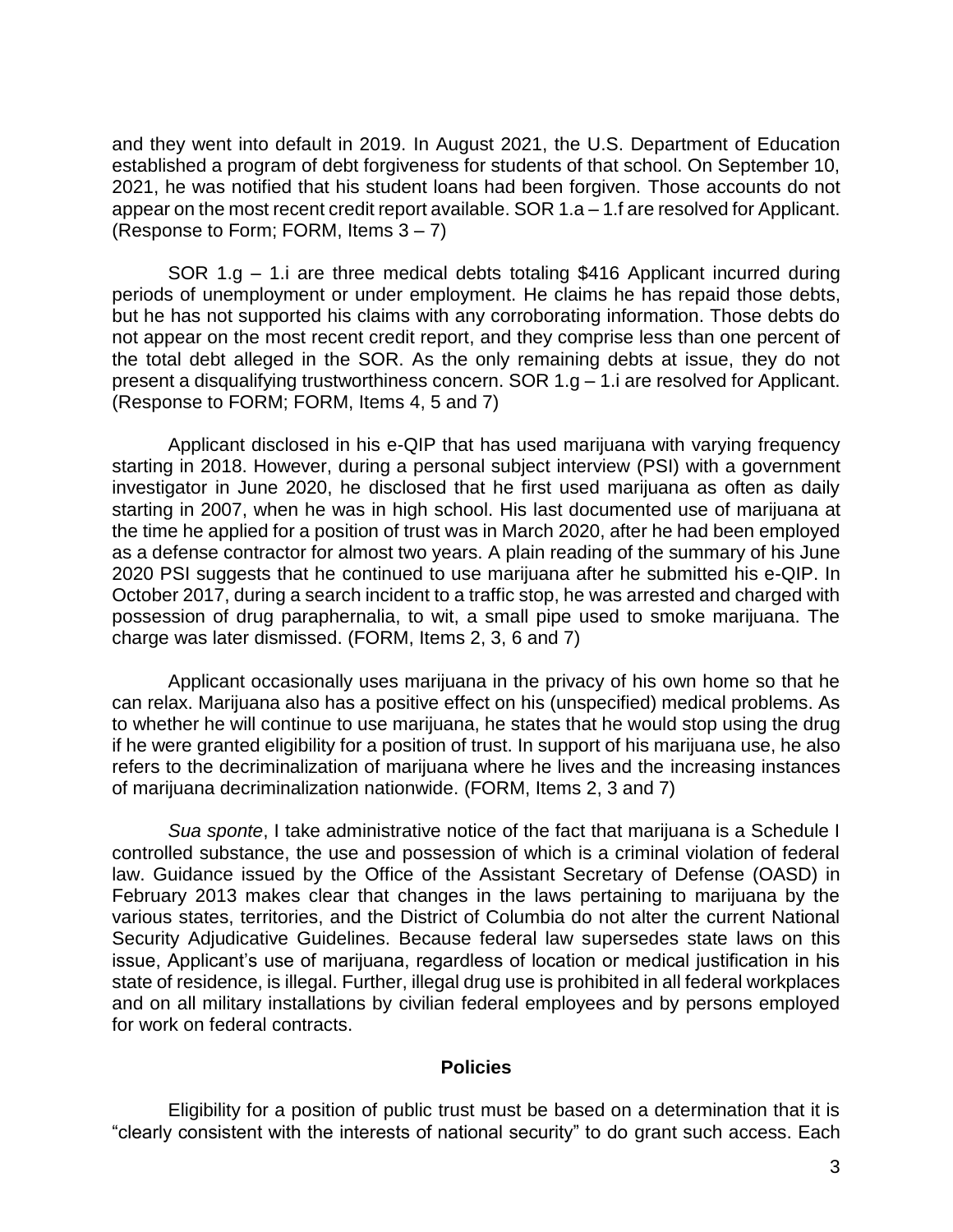decision must be a fair, impartial, and commonsense determination based on examination of all available relevant and material information, and consideration of the pertinent criteria and adjudication policy in the adjudicative guidelines. (*See* Directive, 6.3) Decisions must also reflect consideration of the factors listed in ¶ 2(d) of the guidelines. Commonly referred to as the "whole-person" concept, those factors are:

> (1) The nature, extent, and seriousness of the conduct; (2) the circumstances surrounding the conduct, to include knowledgeable participation; (3) the frequency and recency of the conduct; (4) the individual's age and maturity at the time of the conduct; (5) the extent to which participation is voluntary; (6) the presence or absence of rehabilitation and other permanent behavioral changes; (7) the motivation for the conduct; (8) the potential for pressure, coercion, exploitation, or duress; and (9) the likelihood of continuation or recurrence.

 The presence or absence of a disqualifying or mitigating condition is not determinative of a conclusion for or against an applicant. However, specific applicable guidelines should be followed whenever a case can be measured against them as they represent policy guidance governing the grant or denial of access to classified information. This decision is intended only to resolve whether it is clearly consistent with the national interest for an applicant to either receive or continue to have access to sensitive information. (Department of the Navy v. Egan, 484 U.S. 518 (1988))

The Government bears the initial burden of producing admissible information on which it based the preliminary decision to deny or revoke an applicant's eligibility. Additionally, the Government must be able to prove controverted facts alleged in the SOR. If the Government meets its burden, it then falls to the applicant to refute, extenuate or mitigate the Government's case. Because no one has a "right" to a position of public trust, an applicant bears a heavy burden of persuasion. (*See* Egan, 484 U.S. at 528, 531) A person who has access to sensitive or protected information enters into a fiduciary relationship with the Government based on trust and confidence. Thus, the Government has a compelling interest in ensuring each applicant possesses the requisite judgment, reliability and trustworthiness of one who will protect the national interests as his or her own. The "clearly consistent with the national interest" standard compels resolution of any unresolved doubt about an applicant's suitability for eligibility in favor of the Government. (*See* Egan; AG ¶ 2(b))

#### **Analysis**

#### **Financial Considerations**

 accrued more than \$29,000 in delinquent or past-due debt, 99 percent of which was comprised of delinquent student loans. These facts reasonably raised some of the The Government's information supported the SOR allegations that Appellant trustworthiness concerns stated, in relevant part, at AG ¶ 18: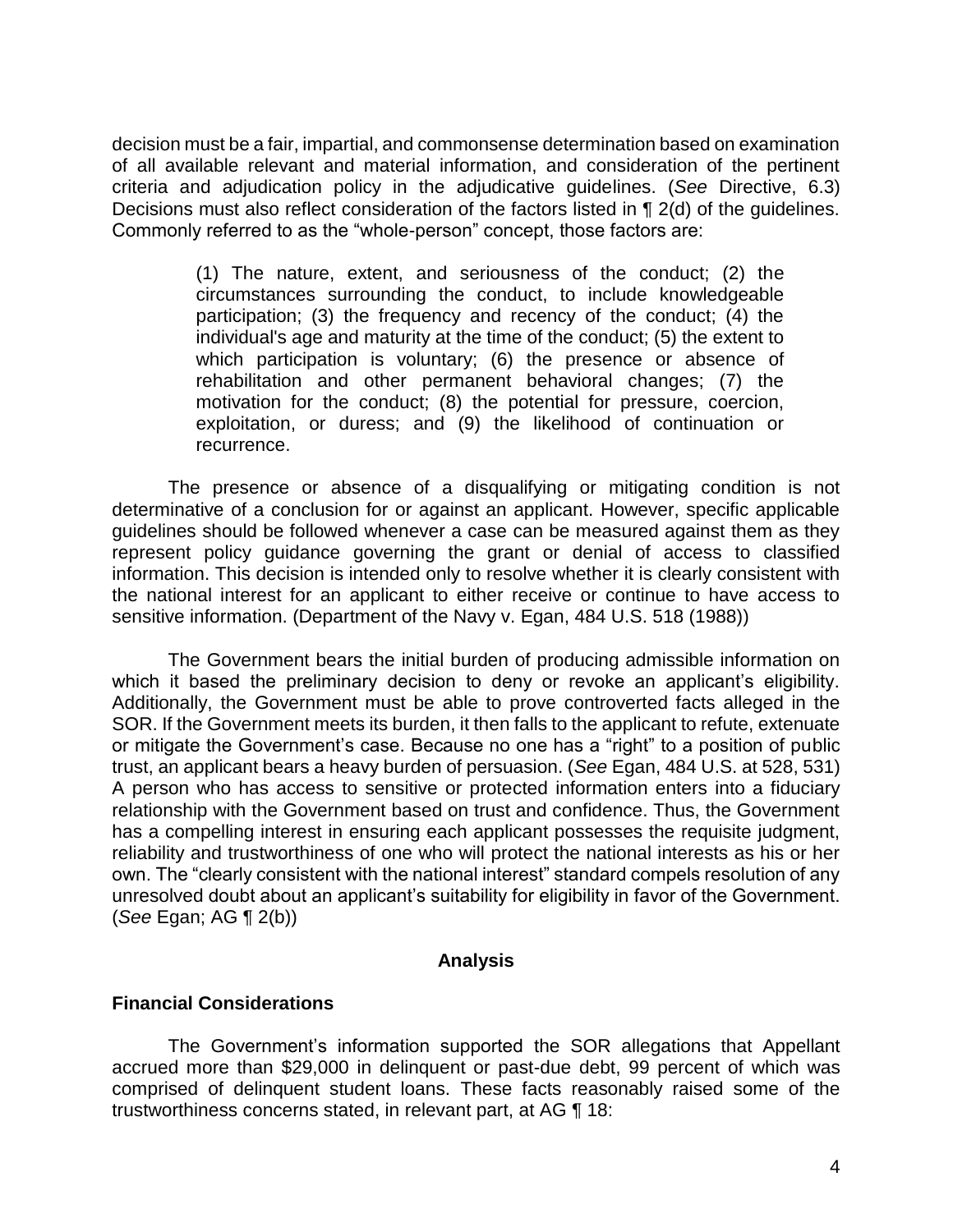Failure to live within one's means, satisfy debts, and meet financial obligations may indicate poor self-control, lack of judgment, or unwillingness to abide by rules and regulations, all of which can raise questions about an individual's reliability, trustworthiness, and ability to overextended is at greater risk of having to engage in illegal or otherwise protect classified or sensitive information. . . . An individual who is financially questionable acts to generate funds.

In response to the Government's information, Applicant established that his student loans were discharged in August 2021. Moreover, his three remaining medical debts total less than \$500. As such, they present only a *de minimus* trustworthiness issue. The record as a whole does not present a viable case for disqualification under this guideline. Accordingly, the trustworthiness concerns about Applicant's financial considerations presented in the SOR are resolved for Applicant.

#### **Drug Involvement and Substance Misuse**

 Applicant has illegally used marijuana since 2007. He also was arrested for misdemeanor possession of drug paraphernalia in 2017. This information reasonably raises a trustworthiness concern that is stated at AG ¶ 24 as follows:

 The illegal use of controlled substances, to include the misuse of prescription and non-prescription drugs, and the use of other substances that cause physical or mental impairment or are used in a manner inconsistent with their intended purpose can raise questions about an individual's reliability and trustworthiness, both because such behavior may lead to physical or psychological impairment and because it raises questions about a person's ability or willingness to comply with laws, rules,  and regulations. *Controlled substance* means any "controlled substance" as defined in 21 U.S.C. 802. *Substance misuse* is the generic term adopted in this guideline to describe any of the behaviors listed above.

More specifically, available information requires application of the following AG  $\P$ 25 disqualifying conditions:

(a) any drug abuse (see above definition);

 (c) illegal drug possession, including cultivation, processing, manufacture, purchase, sale, or distribution; or possession of drug paraphernalia; and

 (g) expressed intent to continue drug involvement and substance misuse, or failure to clearly and convincingly commit to discontinue such misuse.

 Applicant has used an illegal, controlled substance for over 14 years and was found to be in possession of drug paraphernalia in 2017. He appears to understand that this conduct is inconsistent with occupying a position of trust for work in support of a federal contract. Nonetheless, he has not definitively stated that he has or will discontinue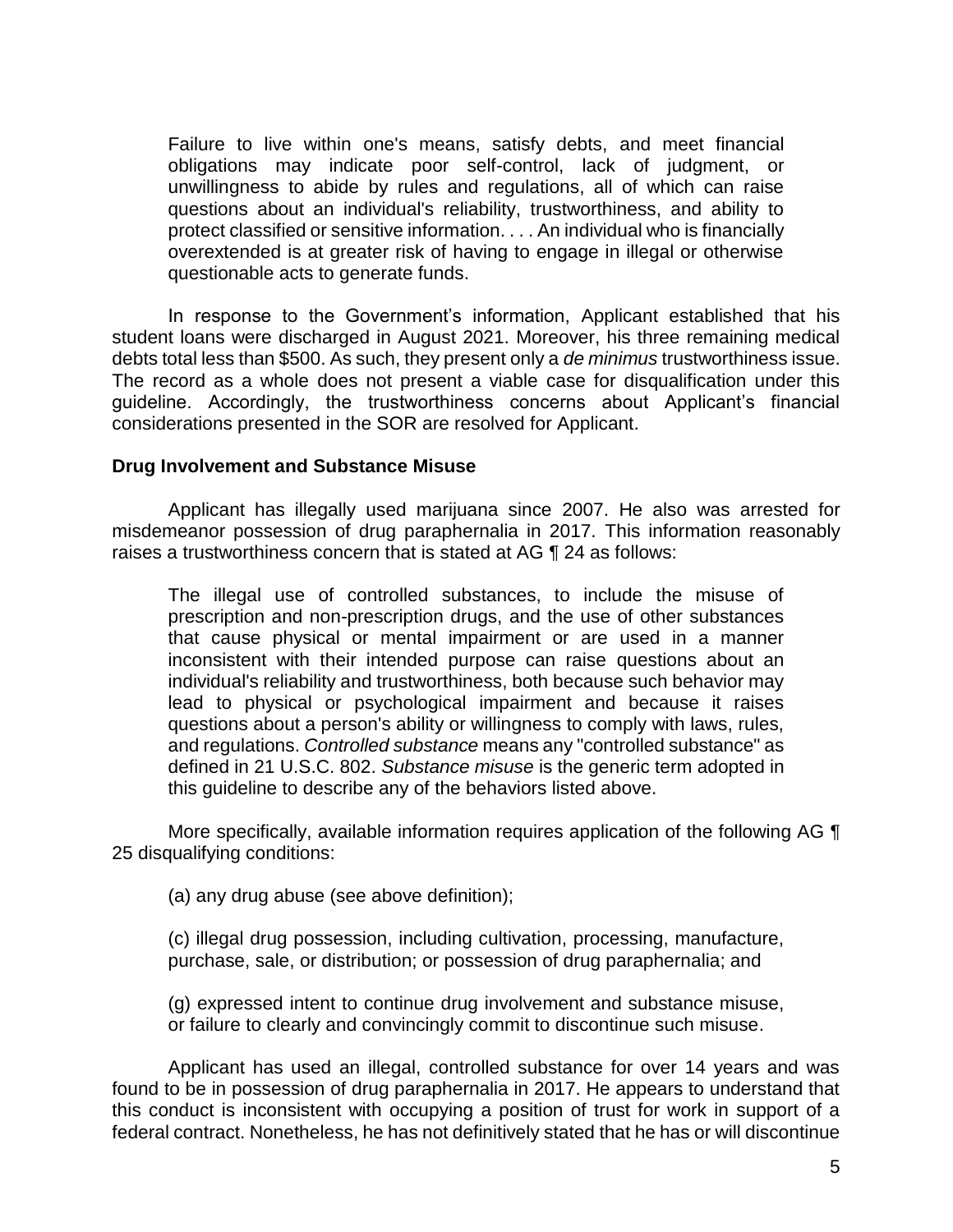using marijuana. Instead, Applicant has conditioned his future intent in this regard on whether he receives eligibility for a position of trust.

I also have considered the following pertinent mitigating conditions under AG ¶ 26:

 (a) the behavior happened so long ago, was so infrequent, or happened under such circumstances that it is unlikely to recur or does not cast doubt on the individual's current reliability, trustworthiness, or good judgment;

 (b) the individual acknowledges his or her drug involvement and substance misuse, provides evidence of actions taken to overcome this problem, and has established a pattern of abstinence, including, but not limited to: (1) disassociation from drug-using associates and contacts; (2) changing or avoiding the environment where drugs were used; and (3) providing a signed statement of intent to abstain from all drug involvement and substance misuse, acknowledging that any future involvement or misuse is grounds for revocation of national security eligibility.

 Department Counsel presented sufficient evidence to support the SOR allegations and raise security concerns under this guideline. It thus fell to Applicant to present information that warrants application of any pertinent mitigating conditions. In response to the SOR and the FORM, Applicant did not present information that would support any of the aforementioned mitigating conditions. His use of marijuana occurred within the past two years and while he has been employed by the sponsor for his request to occupy a position of trust. As for future intent, as noted above, he has not definitively started that he will discontinue his illegal drug use. Applicant did not present any information in support of any of the AG ¶ 26 mitigating conditions and he has not mitigated the trustworthiness concerns established by the Government's information.

 In addition to my evaluation of the facts and application of the appropriate adjudicative factors under Guidelines F and H, I have reviewed the record before me in the context of the whole-person factors listed in AG  $\parallel$  2(d). The concerns about Applicant's financial problems are resolved in his favor; however, significant doubts about his suitability for a position of public trust remain because of his use of marijuana. The protection of the national interest is the principal goal of these adjudications. Accordingly, those doubts must be resolved against the Applicant.

## **Formal Findings**

 Formal findings on the allegations set forth in the SOR, as required by section E3.1.25 of Enclosure 3 of the Directive, are:

| Paragraph 1, Guideline F: | <b>FOR APPLICANT</b>     |
|---------------------------|--------------------------|
| Subparagraphs 1.a – 1.i:  | For Applicant            |
| Paragraph 2, Guideline H: | <b>AGAINST APPLICANT</b> |